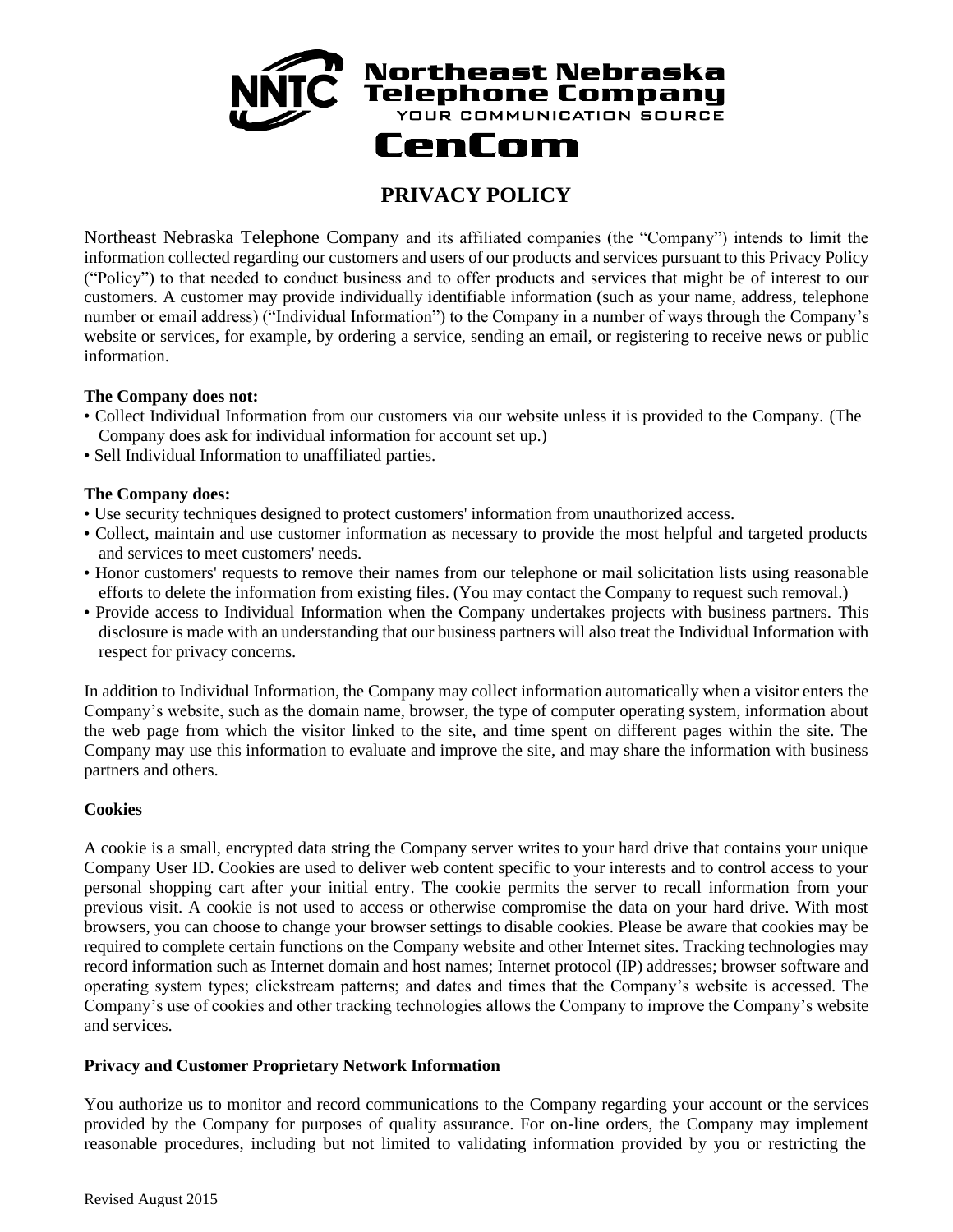amount of equipment and services purchased on-line by a single customer. The Company reserves the right to cancel or reject on-line orders at any time for security reasons or privacy concerns.

The Company will not give you notice of any subpoenas or court orders related to your account or use of Services unless required by law. Information in our billing and customer care systems concerning your account and your use of services belongs to the Company, and you have no expectation of privacy with respect to such information.You agree that the Company may release information in its possession about you when required to do so by law,to provide information to third parties solely for the purpose of assisting the Company in providing any service to you, or if the Company reasonably believes that an emergency involving immediate harm to a person or property requires disclosure.

The Company may analyze your account and usage information and share this information with its affiliates to communicate with you regarding equipment or services that may become available to you. If you do not want the Company to provide your information to our affiliates for this purpose, please notify us.

To provide services to you, the Company maintains certain customer proprietary network information ("CPNI") that includes the types of services that you currently have or have purchased, how you use the services, and billing information for the services. When you view your account information or shop for products/services on-line, you agree that the Company may display your CPNI on-line to fill orders or allow you to make account changes.

### **Disclosure of Account Information**

As a general rule, the Company does not release customer account information to unaffiliated third parties without your permission unless the Company has a business relationship with those companies where the disclosure is appropriate. There are exceptions to this general rule. For example, the Company might provide information to regulatory or administrative agencies so that they can accomplish their regulatory tasks (for example, responding to a customer complaint) or to maximize the efficiencies of our own processes (such as correcting mailing addresses). The Company will comply with legal requirements, such as a subpoena or court order or other similar demand, associated with either criminal or civil proceedings.

The Company will only disclose account information to the customer whose name appears on the account. If you instruct the Company in writing to release your account information to someone, the Company will honor your request and provide that information. If other people need to have access and control of your account, such persons must be jointly listed or identified as such on the account by the customer whose name appears on the account.

The Company may provide account information to other companies in the process of providing services to you. The Company typically has a business relationship with these companies. For example, another company may be hired for the process of billing your account. The Company may provide account information to collection agencies when customers do not pay their bills. Use that can be made of this information is limited to collection activities for our charges and for the charges the Company bills for others.